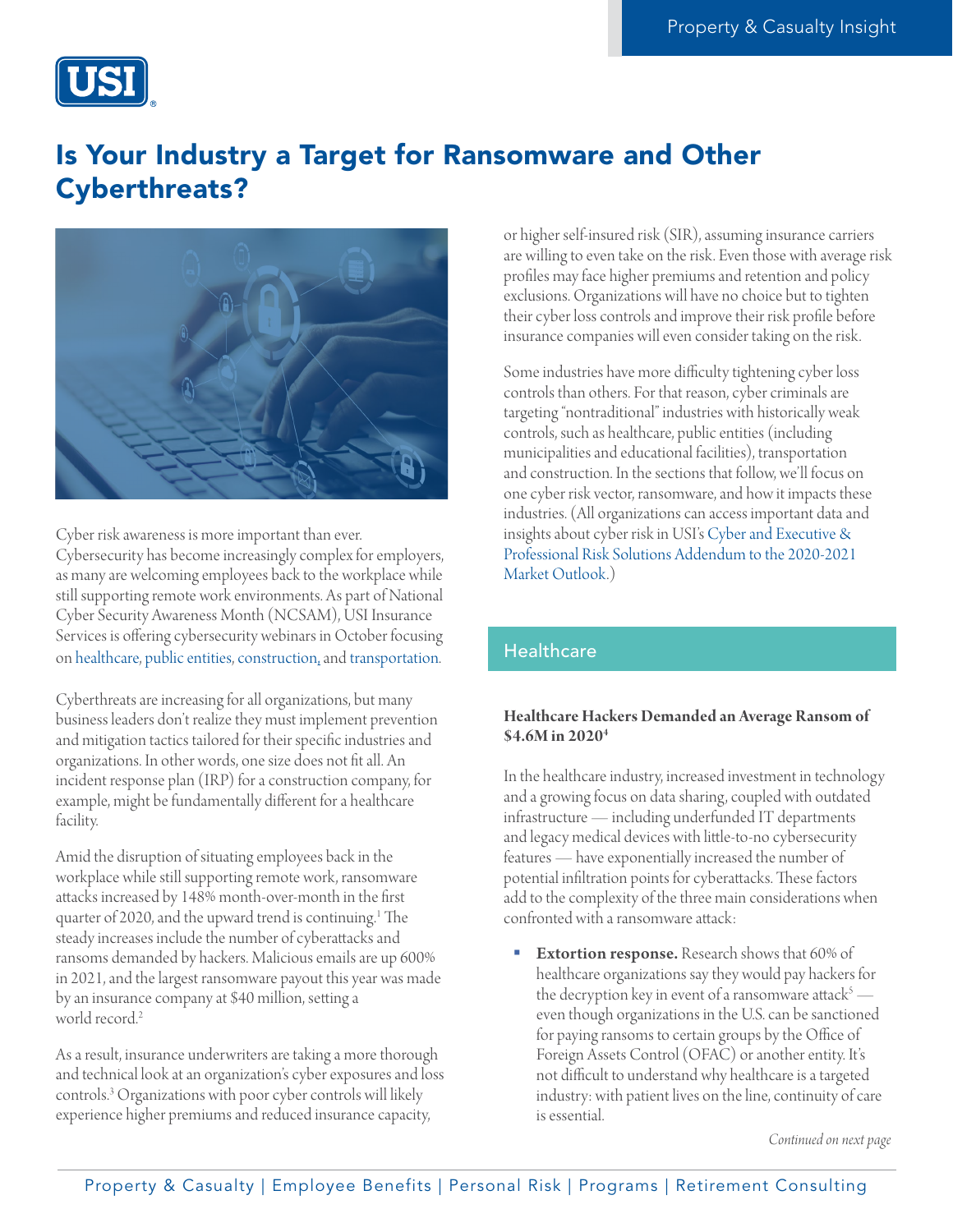- Business interruption or shutdown. During a ransomware attack, information systems are shut down, and staff members' work is hindered by the denial of access to crucial information systems they rely on for decision making. It's critical to improve detection and response tools to isolate and remove machines from the infected network while continuing operations. It's also essential to educate and train the entire workforce on what to do in the event of an interruption or shutdown.
- Reputational damage. Harm to patients can damage a healthcare facility's reputation beyond repair, so healthcare providers should put protecting patients from cyber risks at the core of their cybersecurity strategy. Failing to protect critical technology infrastructure ultimately may mean failing to protect patients.

#### **Cyber Risk Solutions for Healthcare**

Healthcare facilities should secure appropriate cyber extortion insurance to seek to cover the costs of a ransomware event as well as to provide network/forensic assistance. For example, a senior manager in a healthcare management firm opened an email from an established vendor that said: "Your computer is now blocked. You have 96 hours to pay or your files cannot be recovered. Our ransom is \$500,000 in Bitcoin." The ransomware spread quickly and, according to the message, if the firm did not pay, its files would either be destroyed or remain inaccessible.

USI professionals worked with the management team to review all options, including the ransom amount and remediation cost, which totaled approximately \$500,000 in ransom, \$100,000 to secure the Bitcoin + \$300,000 in forensics and other expenses. Since the firm had cyber coverage, the cost for the above incident was paid less the retentions (i.e., \$900,000 minus a \$50,000 SIR).

This is only one example of how ransomware can threaten your organization, and many considerations remain for healthcare facilities. [Join our cyber webinar for healthcare organizations](https://info.usi.com/Mitigating-Ransomware-Attacks-in-Healthcare-10-21.html) to learn best practices before and after a cyber event.

## <span id="page-1-0"></span>Public Entities

### **Ransomware Attacks Against Municipal Governments Increased 60% YoY 2019-2020, While Attacks Against Universities Increased 100% 6,7**

Public entities are often an easy target for ransomware attacks, especially with the rise of virtual classrooms due to the

pandemic. Many schools and municipalities do not have the necessary funding to invest in cybersecurity tools and training.

- **Extortion response.** Based on available data, most public entities are not paying ransoms. In 2020, 26.7% of public entities refused to pay the ransom, while 12.7% did pay, and the median ransom amount in 2020 was \$389,000. 8 In 2019, the city of Baltimore chose not to pay a \$75,000 ransom demand, and the city spent over \$18 million on recovery. New Orleans, after refusing to pay their ransom during an attack in December 2019, spent about \$7 million on recovery.
- **Business interruption or shutdown.** The negative impacts of these events are obvious to the organizations and individuals involved and can include massive costs to recover. The Baltimore ransomware attack mentioned above crippled government systems for months, disrupting everything from water billing to real estate transactions. A separate attack caused the county's school system to shut down for 115,000 students. The interruption impacted student academic performance, lesson plans, and communication between teachers, students and parents.
- **Reputational damage.** An organization's reputation is commonly defined during a crisis, such as a ransomware attack, and a competent response can have a positive longterm impact. Public-sector organizations have become more aware of the value of a favorable reputation and, as a result, are gradually treating the management of reputation as a concern of strategic importance.

#### **Cyber Risk Solutions for Public Entities**

One way to limit the success of cyberattacks is to enable multifactor authentication, keep software up to date and patched, and train staff to only open emails or click on links from trusted sources. For example, a large municipality was concerned with ransomware risk exploding in "nontraditional" sectors including cities and municipalities. The city council and municipality leadership wanted to implement cyber risk controls (including [Answerlytics™](https://info.usi.com/NAT-21-09-07-Executive-SeriesAnswerlytics.html)) to protect its network against threats, such as ransomware and social engineering, which are endemic to municipalities.

After implementing the solutions, the municipality was able to update its board of directors on system risks and remediation, comply with contract requirements, save more than \$750,000 on software costs, and remove a potential \$2.5 million exclusion due to 50% co-insurance on its cyber policy.

[Join our cyber webinar for public entities](https://info.usi.com/Mitigating-Ransomware-Attacks-in-the-Public-Entity-Sector-10-21.html) to learn best practices before and after a cyber event.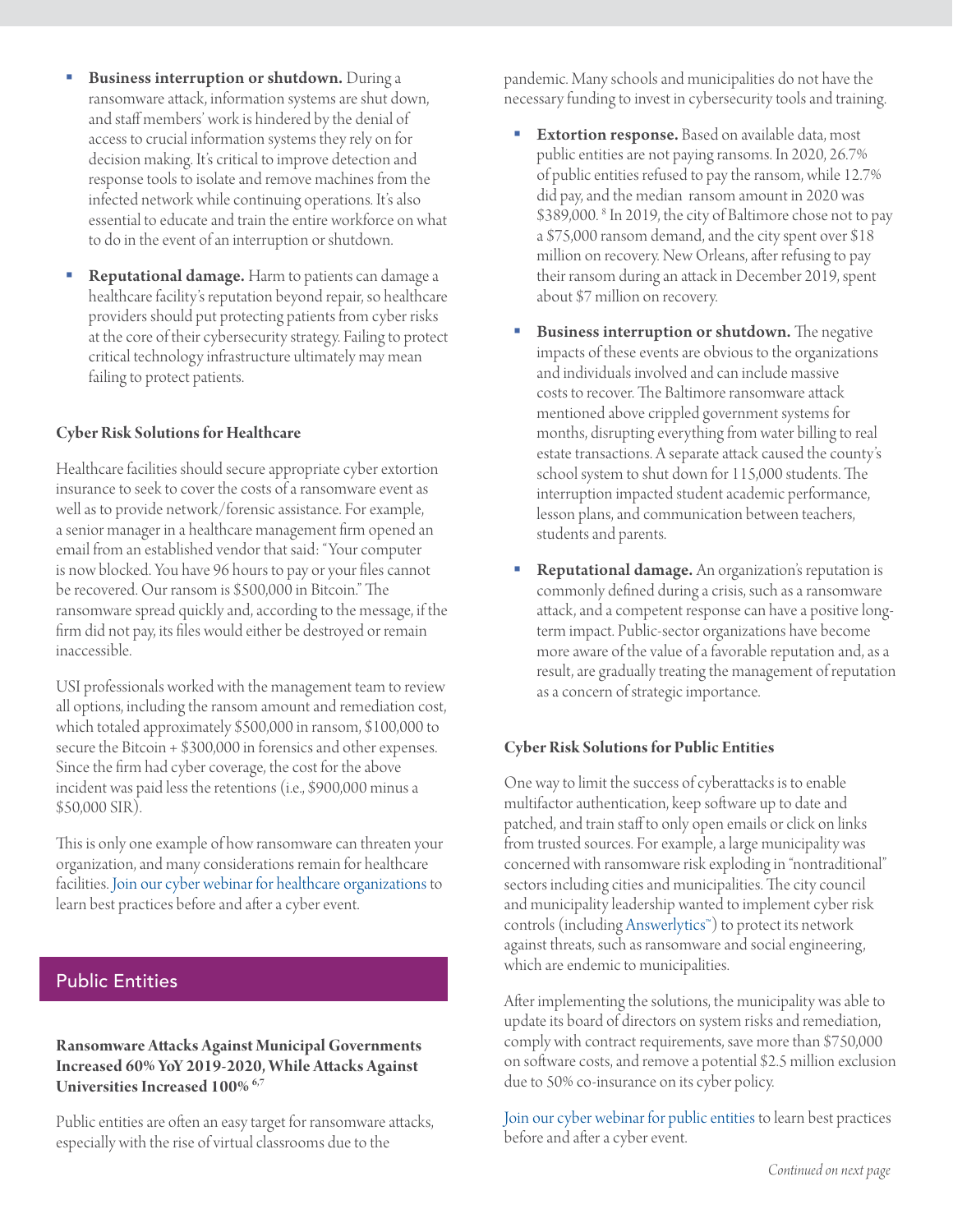## <span id="page-2-0"></span>**Construction**

#### **1 Out of 6 Construction Firms Reported Experiencing a Ransomware Attack in 20209**

Ransomware attacks often focus on companies that will be immediately impacted by the disruption. Construction companies are likely being targeted because of their limited awareness of cyber risks and their lack of cybersecurity. In addition, ransomware can cause a substantial interruption to the complex supply chain of construction projects.

- **Extortion response.** The average ransom paid by construction companies increased by 171% from 2019 to 2020 to more than  $$312,000$  on average per event.<sup>10</sup> About 74% of companies in the construction industry said they would consider paying a ransom, which is a higher percentage than any other industry surveyed.<sup>11</sup> Construction companies are singled out by cyber criminals because they tend to be cash-rich and constantly under the gun to meet delivery targets — so they are considered vulnerable and willing to pay.
- Business interruption or shutdown. The construction industry is heavily reliant on the ability to deliver projects on a deadline. Almost every construction contract has a hard completion deadline. The consequences for failure to meet the completion deadline may include termination of the contract for default or other costly outcomes. Therefore, construction companies should have adequate cyber and business interruption coverage to avoid costly delays.
- Reputational damage. Reputation is especially impactful for construction companies — it affects how successful they are when bidding for projects and the overall health of their organizations. A reputation for not finishing on deadline, especially if the reason is a ransomware attack, can be catastrophic to the business.

#### **Cyber Risk Solutions for Construction Companies**

Cyber criminals can inflict harm by breaching intellectual property, stealing critical data, and causing downtime, resulting in financial losses and project delays. Further investment in cybersecurity, insurance and best practices can help.

Construction firms commonly rely on service providers for everything from electronic bill payment to material sourcing and distribution. Contractors' systems may be integrated within construction organizations' networks. As a result, an attack

launched through a contractors' system represents an easy way to gain access to a more valuable organization.

Not surprisingly, a common coverage gap for construction companies is poorly managed IT security. For example, USI risk management professionals and our [Answerlytics](https://info.usi.com/NAT-21-09-07-Executive-SeriesAnswerlytics.html) cyber partners helped a construction firm evaluate its in-house data logs and identify and address two emergent threats. This made a significant financial impact by improving SIR by \$500,000 versus the quoted amount (\$1 million SIR) due to implementing managed security services, including a 24/7 security operation center and endpoint detection and response functions.

[Join our cyber webinar for construction companies](https://info.usi.com/Mitigating-Ransomware-Attacks-in-Construction-10-21.html) to learn best practices before and after a cyber event.

## <span id="page-2-1"></span>**Transportation**

#### **Transportation Endured a 186% Increase in Weekly Ransomware Attacks From June 2020 to June 202112**

The transportation industry's exposure to cybersecurity threats is rapidly increasing. Internet-enabled components that facilitate fleet monitoring as well as driver or truck data logging or software can open entire fleets to cyber exposure. Cyber extortion or ransomware attacks along with business interruption due to system failure and social engineering are all rapidly emerging issues that must be addressed.

- **Extortion response.** Many cybersecurity experts discourage transportation companies from paying ransoms. Extortionists may fail to provide the promised decryption keys for file restoration, and when ransomware decryption tools are provided, only 8% restore files to their original forms.<sup>12</sup> However, many shipping, transport and logistics firms are willing to take the chance, given the significant impact of downtime, and some use ransomware payment vendors where allowed.
- Business interruption or shutdown. Logistics and transportation companies are reliant on delivery schedules to ensure profitability and customer satisfaction. It only takes one ransomware or malware attack to have a detrimental effect on logistics schedules, including systems shutdown and potentially significant delays in deliveries. In addition to direct financial damage, ransomware attacks can result in the loss of sensitive corporate information —including everything from